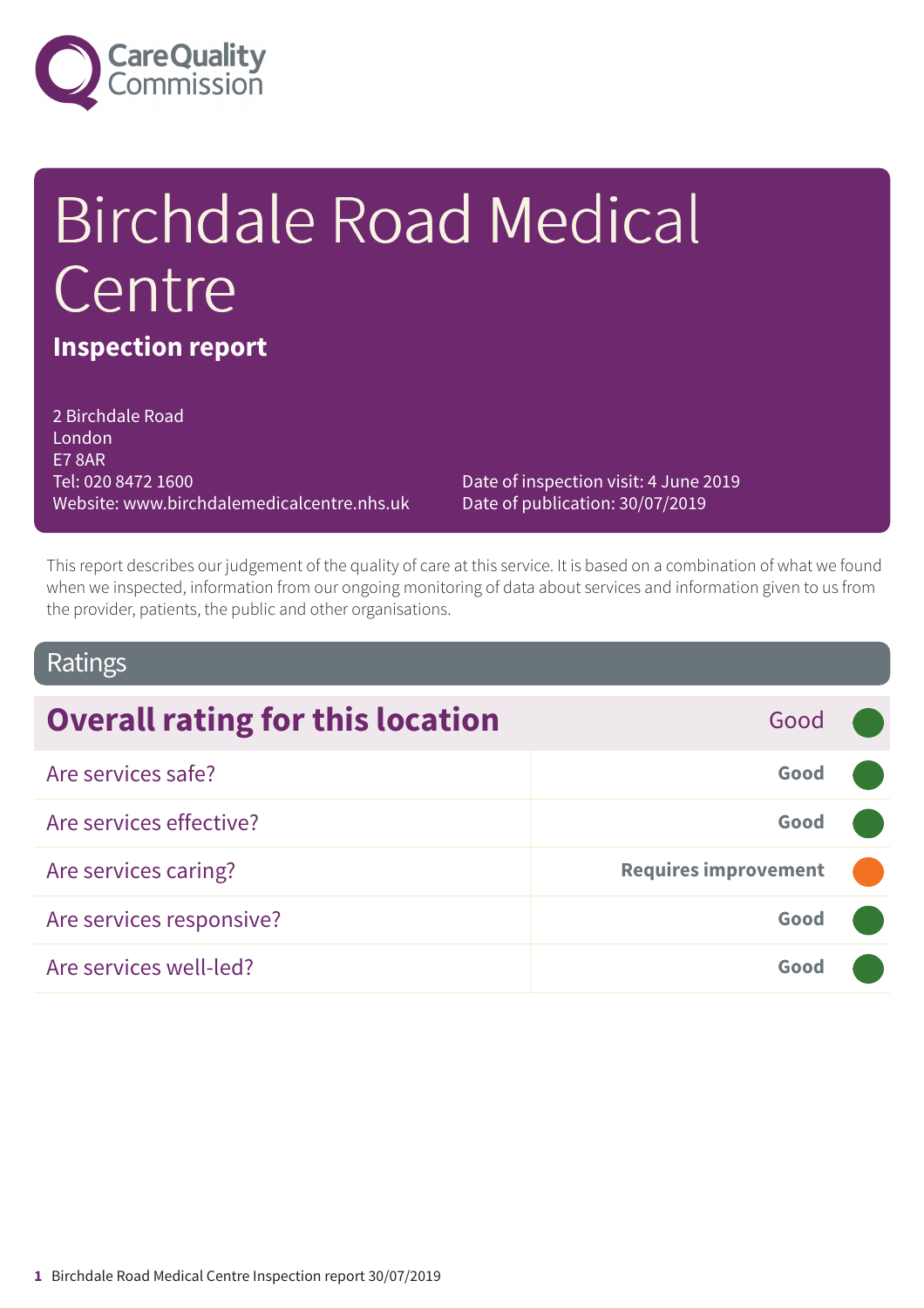# Overall summary

We carried out an announced comprehensive inspection at Birchdale Road Medical Centre on 4 June 2019 as part of our inspection programme for practices rated inadequate in one or more key questions at our last inspection of the practice.

We based our judgement of the quality of care at this service on a combination of:

- What we found when we inspected
- Information from our ongoing monitoring of data about services and
- Information from the provider, patients the public and other organisations

We have rated this practice as good overall, with requires improvement for providing caring services.

We rated the practice requires improvement for caring services because:-

• Whilst the practice had scored well in some areas of the most recent published National GP Survey, the practice scored lower than both the local clinical commissioning group (CCG) and the national averages regarding their interaction with patients at the practice.

We rated the practice good for safe, effective, responsive and well-led services because

- The practice conducted clinical audits and could show improvement in patient care because of audits.
- The practice has clear systems, practice and process which kept patients safe.
- The practice acted on significant events and shared the learning amongst staff.
- Complaints were dealt with in line with recognised guidance.
- The practice had scored well in some areas of the National GP Patient survey relating to access to services at the practice.
- Staff had the skills, knowledge and experience to carry out their roles.
- The practice engaged with internal stakeholders including the practice participation group (PPG) to ensure that service provided met the needs of the practice population.

We have rated the practice as good for all the population groups for the key questions of effective and responsive.

The areas where the provider **should** make improvements are:

- Review the service and care provided by staff in relation to low patient satisfaction scores.
- Continue with efforts to improve practice uptake of screening for bowel cancer.
- Review internal recall process for cervical screening.
- Re-assess the practice business plan to show how the practice aims to achieve objectives identified. Focus should be paid to the strategy for identifying for potential risks to the service and how to address them.

Details of our findings and the evidence supporting our ratings are set out in the evidence tables.

#### **Dr Rosie Benneyworth BM BS BMedSci MRCGP**

#### **Chief Inspector of Primary Medical Services and Integrated Care**